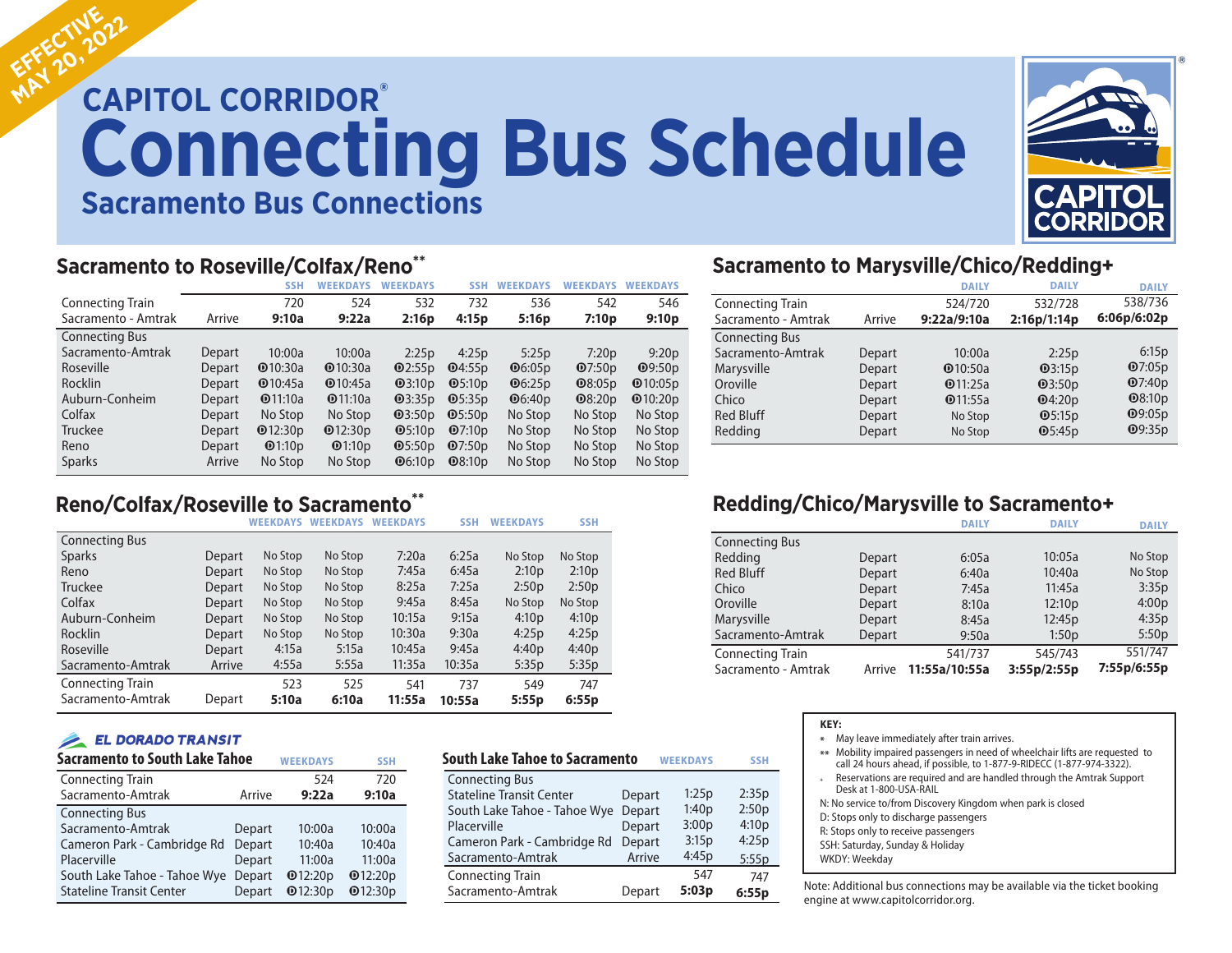# **CAPITOL CORRIDOR® Connecting Bus Schedule Martinez Bus Connections EFFECTIVE EFFECTIVE22**



# **Martinez to Vallejo/Napa/Santa Rosa/Eureka**

|                                    |        | <b>DAILY</b>       | <b>DAILY</b>  | <b>DAILY</b>            | <b>DAILY</b>   |
|------------------------------------|--------|--------------------|---------------|-------------------------|----------------|
| <b>WESTBOUND</b> Connecting Train  |        | 531/729            | 541/741       | 545/743                 | 547/745        |
| <b>Martinez Amtrak</b>             |        | Arrive 9:54a/9:54a | 12:54p/1:54p  | 4:45p/3:54p             | 6:03p/5:54p    |
|                                    |        | <b>DAILY</b>       | <b>DAILY</b>  | <b>DAILY</b>            | <b>DAILY</b>   |
| <b>EASTBOUND</b> Connecting Train  |        | 524/724            | 532/728       | 538/736                 | 542/742        |
| <b>Martinez Amtrak</b>             | Arrive | 8:12a/9:58a        | 1:03p/11:57a  | 4:58p/4:56p             | 5:58p/6:56p    |
| <b>Connecting Bus</b>              |        |                    |               |                         |                |
| <b>Martinez Amtrak</b>             | Depart | 10:30a             | 2:00p         | 5:45p                   | 7:40p          |
| Vallejo Transit Center             | Depart | Q10:45a            | Q2:20p        | Q6:00p                  | Q7:55p         |
| Discovery Kingdom - Main Gate      | Depart | $Q$ 11:00a         | No Stop       | No Stop                 | No Stop        |
| Napa Soscol Gateway Transit Center | Depart | Q11:30a            | Q3:00p        | No Stop                 | <b>0</b> 8:25p |
| Petaluma - Copeland Transit Mall   | Depart | Q12:10p            | Q3:20p        | $\mathbf{\Theta}$ 6:45p | 09:05p         |
| <b>Rohnert Park-Transit Stop</b>   | Depart | Q12:20p            | Q3:30p        | Q7:00p                  | 09:20p         |
| Santa Rosa City - Edwards St.      | Depart | Q12:35p            | Q3:45p        | Q7:10p                  | <b>@9:30p</b>  |
| Ukiah-McDonald's                   | Depart | Q2:10p             | Q5:20p        | No Stop                 | No Stop        |
| <b>Willits-Skunk Train Depot</b>   | Depart | Q2:35p             | Q5:45p        | No Stop                 | No Stop        |
| Eureka-Denny's                     | Depart | Q5:05p             | <b>@8:15p</b> | No Stop                 | No Stop        |
| Arcata-Transit Plaza               | Depart | Q5:25p             | @8:35p        | No Stop                 | No Stop        |
| <b>Humboldt State University</b>   | Arrive | Q5:35p             | Q8:45p        | No Stop                 | No Stop        |

# **Eureka/Santa Rosa/Napa/Vallejo to Martinez**

|                                    |        | <b>DAILY</b>       | <b>DAILY</b> | <b>DAILY</b> | <b>DAILY</b>            | <b>DAILY</b>            |
|------------------------------------|--------|--------------------|--------------|--------------|-------------------------|-------------------------|
| <b>Connecting Bus</b>              |        |                    |              |              |                         |                         |
| <b>Humboldt State University</b>   | Depart | No Stop            | No Stop      | 6:55a        | No Stop                 | 9:50a                   |
| Arcata-Transit Center              | Depart | No Stop            | No Stop      | 7:05a        | No Stop                 | 10:00a                  |
| Eureka-Denny's                     | Depart | No Stop            | No Stop      | 7:25a        | No Stop                 | 10:20a                  |
| Willits-Skunk Train Depot          | Depart | No Stop            | No Stop      | 10:15a       | No Stop                 | 1:10p                   |
| Ukiah-McDonald's                   | Depart | No Stop            | No Stop      | Q11:10a      | No Stop                 | Q2:05p                  |
| Santa Rosa City - Edwards St.      | Depart | 5:20a              | 11:00a       | No Stop      | No Stop                 | 3:10p                   |
| Rohnert Park-Transit Stop          | Depart | 5:30a              | 11:10a       | No Stop      | No Stop                 | 3:25p                   |
| Petaluma - Copeland Transit Mall   | Depart | 5:45a              | 11:25a       | No Stop      | No Stop                 | 3:45p                   |
| Napa Soscol Gateway Transit Center | Depart | 6:30a              | 12:10p       | No Stop      | 3:50p                   | No Stop                 |
| Discovery Kingdom - Main Gate      | Depart | No Stop            | No Stop      | No Stop      | 4:30p                   | No Stop                 |
| Vallejo Transit Center             | Depart | 7:00a              | 12:40p       | No Stop      | 4:45p                   | No Stop                 |
| Martinez-Amtrak                    | Arrive | 7:35a              | 1:30p        | 1:45p        | 5:30p                   | 5:45p                   |
| <b>EASTBOUND</b> Connecting Train  |        | 524/720            | 536/732      | 536/732      | 542/742                 | 542/742                 |
| Martinez-Amtrak                    |        | Depart 8:13a/7:58a | 4:00p/2:58p  | 4:00p/2:58p  |                         | 5:58p/6:57p 5:58p/6:57p |
| <b>WESTBOUND</b> Connecting Train  |        | 527/727            | 545/741      | 545/741      | 547/745                 | 547/745                 |
| Martinez-Amtrak                    |        | Depart 7:43a/7:55a | 4:55p/1:55p  | 4:55p/1:55p  | 6:03p/5:55p 6:03p/5:55p |                         |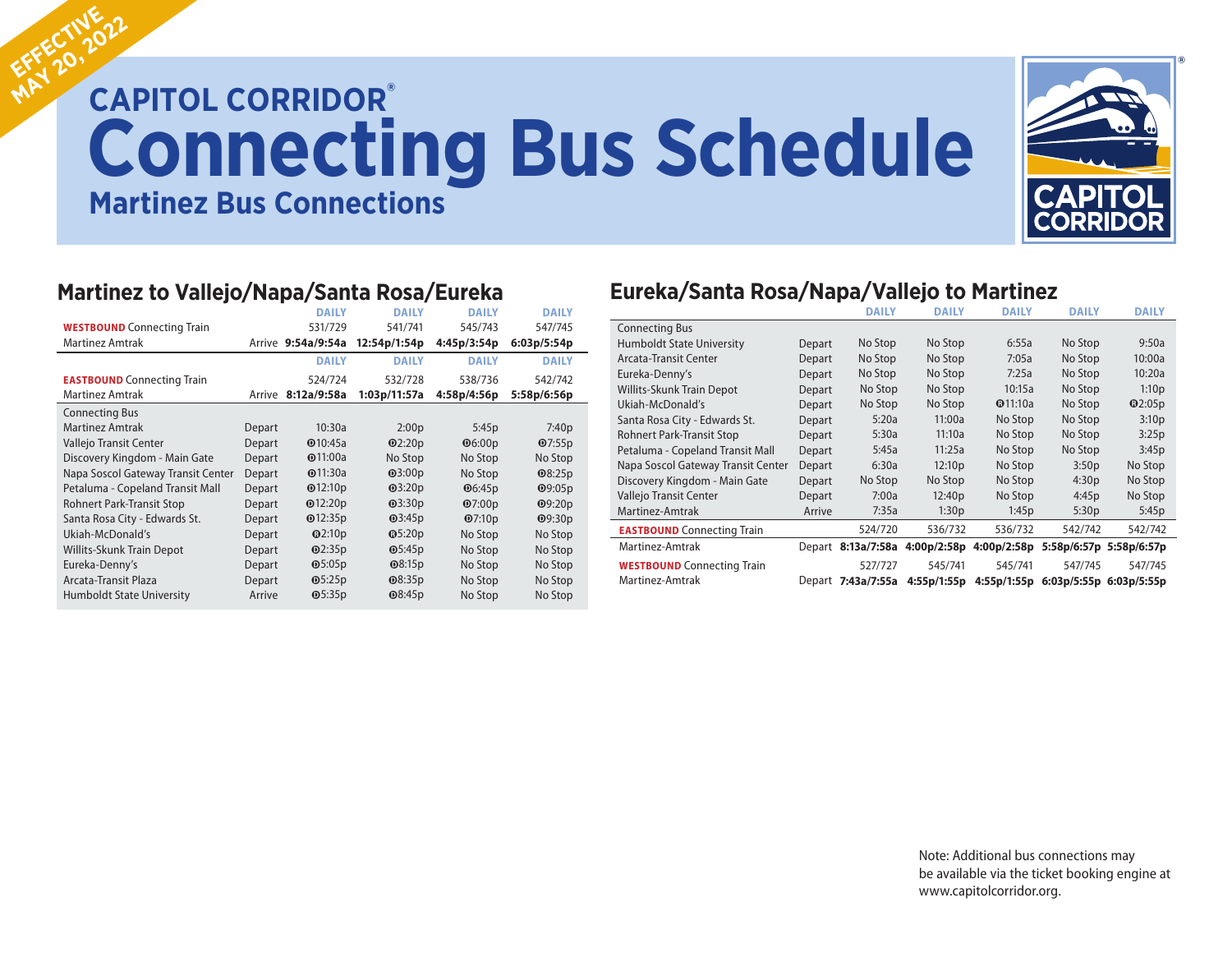# **CAPITOL CORRIDOR® CAPITOL CORRIDOR® Connecting Bus Schedule Connecting Bus Schedule San Jose Bus Connections EFFECTIVE EFFECTIVE22**



### **San Jose to Santa Cruz HIGHWAY 17 EXPRESS**

|                            |                                      |        | Santa Cruz/Scotts Valley to San Jose                                             |        | Downtown San Jose to Santa Cruz/Scotts Valley |                                                                            |        |                                      |        |
|----------------------------|--------------------------------------|--------|----------------------------------------------------------------------------------|--------|-----------------------------------------------|----------------------------------------------------------------------------|--------|--------------------------------------|--------|
| <b>NORTHBOUND WEEKDAYS</b> |                                      |        |                                                                                  |        | <b>SOUTHBOUND WEEKDAYS</b>                    |                                                                            |        |                                      |        |
|                            | <b>Center Transit Center Diridon</b> |        | Metro Scotts Valley San Jose Capitol Corridor Connecting<br><b>Train Departs</b> | Train# | Train#                                        | Connecting Capitol Corridor San Jose Scotts Valley<br><b>Train Arrives</b> |        | <b>Diridon Transit Center Center</b> | Metro  |
| 7:48a                      | No Stop                              | 8:33a  | 8:48a                                                                            | 528    | 521                                           | 7:15a                                                                      | 7:30a  | 8:08a                                | 8:22a  |
| 9:50a                      | 10:04a                               | 10:45a | 11:05a                                                                           | 532    | 523                                           | 8:14a                                                                      | 8:30a  | 9:13a                                | 9:27a  |
| 2:00 <sub>D</sub>          | No Stop                              | 2:45p  | 3:05p                                                                            | 538    | 527                                           | 9:53a                                                                      | 10:20a | 11:05a                               | 11:23a |
| 2:45p                      | 3:00p                                | 3:45p  | 4:05p                                                                            | 542    | 531                                           | 12:11p                                                                     | 12:26p | No Stop                              | 1:08p  |
| 4:40p                      | 4:55p                                | 5:45p  | 6:05p                                                                            | 546    | 541                                           | 3:05p                                                                      | 3:30p  | 4:15p                                | 4:33p  |
|                            |                                      |        |                                                                                  |        | 547                                           | 8:16p                                                                      | 8:40p  | 9:18p                                | 9:32p  |

For fares, schedule updates and holiday information visit: www.scmtd.com

| <b>Santa Cruz/Scotts Valley to San Jose</b> |                               |        |                                                                            |        | Downtown San Jose to Santa Cruz/Scotts Valley |                                                                                   |        |                               |        |  |
|---------------------------------------------|-------------------------------|--------|----------------------------------------------------------------------------|--------|-----------------------------------------------|-----------------------------------------------------------------------------------|--------|-------------------------------|--------|--|
|                                             | <b>NORTHBOUND WEEKEND</b>     |        |                                                                            |        | SOUTHBOUND WEEKEND                            |                                                                                   |        |                               |        |  |
| Metro<br>Center                             | <b>Transit Center Diridon</b> |        | Scotts Valley San Jose Capitol Corridor Connecting<br><b>Train Departs</b> | Train# | Train#                                        | <b>Connecting Capitol Corridor San Jose Scotts Valley</b><br><b>Train Arrives</b> |        | Diridon Transit Center Center | Metro  |  |
| 6:52a                                       | 7:06a                         | 7:50a  | 8:05a                                                                      | 724    | 723                                           | 9:01a                                                                             | 9:20a  | 10:02a                        | 10:13a |  |
| 8:52a                                       | 9:06a                         | 9:50a  | 10:05a                                                                     | 728    | 727                                           | 10:02p                                                                            | 10:20a | No Stop                       | 11:22a |  |
| 11:52a                                      | 12:06p                        | 12:50p | 1:05p                                                                      | 732    | 729                                           | 12:03p                                                                            | 12:20p | No Stop                       | 1:22p  |  |
| 1:52p                                       | 2:06p                         | 2:50p  | 3:05p                                                                      | 736    | 737                                           | 2:01p                                                                             | 2:20p  | No Stop                       | 3:22p  |  |
| 3:44p                                       | 4:01p                         | 4:50p  | 5:05p                                                                      | 742    | 741                                           | 3:59p                                                                             | 4:30p  | 5:07p                         | 5:23p  |  |
| 4:44p                                       | 5:01p                         | 5:50p  | 6:05p                                                                      | 744    | 743                                           | 6:03p                                                                             | 6:20p  | 7:02p                         | 7:14p  |  |
| 6:35p                                       | 6:56p                         | 7:50p  | 8:05p                                                                      | 748    |                                               |                                                                                   |        |                               |        |  |

For fares, schedule updates and holiday information visit: www.scmtd.com

Note: Additional bus connections may be available via the ticket booking engine at www.capitolcorridor.org.

## **Oakland/San Jose to Santa Barbara**

|                             |        | <b>WEEKDAY</b> | <b>WEEKEND</b>     | <b>DAILY</b>    | <b>DAILY</b> |
|-----------------------------|--------|----------------|--------------------|-----------------|--------------|
| <b>Connecting Train</b>     |        | 541            | 737                | 551/747         | 527/727      |
| San Jose-Amtrak             | Arrive | 3:05p          | 2:01p              |                 | 9:53a/10:02a |
| Oakland - Amtrak            | Arrive |                |                    | 9:52p/8:42p     | 8:38a/8:44a  |
| <b>Connecting Bus</b>       |        | 6241           | 6287               | 4770            | 4794         |
| <b>West Oakland Bart</b>    | Depart | No Stop        | No Stop            | No Stop         | No Stop      |
| Oakland-Jack London         | Depart | No Stop        | No Stop            | 10:00p          | 9:35a        |
| San Jose-Amtrak             | Depart | 3:20p          | 2:55 <sub>pm</sub> | $Q$ 11:45p      | Q11:30a      |
| Gilroy-Caltrain             | Depart | No Stop        | No Stop            | <b>ONo Stop</b> | No Stop      |
| Salinas-Amtrak              | Depart | 4:40p          | 4:15p              | Q12:45a         | Q12:50p      |
| King City-McDonalds's       | Depart | Q5:50p         | Q5:25              | Q2:15a          | @2:05p       |
| Paso Robles-Amtrak          | Depart | 6:45p          | 6:20p              | Q3:15a          | Q3:05p       |
| San Luis Obispo-Cal Poly    | Depart | 7:15p          | 6:50p              | Q3:45a          | Q3:40p       |
| San Luis Obispo-Amtrak      | Arrive | 7:25p          | 7:00p              | Q3:55a          | Q3:50p       |
| San Luis Obispo-Amtrak      | Depart | 7:25p          | 7:00p              | Q4:00a          | 4:00p        |
| Grover Beach-Amtrak         | Depart | 8:05p          | 7:40p              | Q4:25a          | No Stop      |
| Santa Maria-IHOP            | Depart | 8:30p          | 8:05p              | Q4:40a          | No Stop      |
| Solvang-Solvang Park        | Depart | No Stop        | No Stop            | Q5:15a          | No Stop      |
| <b>Buellton-Burger King</b> | Depart | No Stop        | No Stop            | Q5:25a          | No Stop      |
| <b>UCSB-Bus Loop</b>        | Depart | 9:40p          | 9:15p              | No Stop         | No Stop      |
| Santa Barbara-Amtrak        | Arrive | 9:55p          | 9:30p              | 6:30a           | No Stop      |

### **Santa Barbara to San Jose/Oakland**

|                             |         | <b>DAILY</b>       | <b>WEEKDAY</b> | WEEKEND | <b>DAILY</b> |
|-----------------------------|---------|--------------------|----------------|---------|--------------|
| <b>Connecting Bus</b>       |         | 4785               | 6238           | 6286    | 4761         |
| Santa Barbara-Amtrak        | Depart  | 10:05p             | 8:00a          | 8:00a   | No Stop      |
| <b>UCSB-Bus Loop</b>        | Depart  | No Stop            | 8:15a          | 8:15a   | No Stop      |
| Solvang-Solvang Park        | Depart  | 10:50p             | No Stop        | No Stop | No Stop      |
| <b>Buellton Burger King</b> | Depart  | 10:55p             | No Stop        | No Stop | No Stop      |
| Santa Maria-IHOP            | Depart  | 11:35p             | 9:30a          | 9:30a   | No Stop      |
| Grover Beach-Amtrak         | Depart  | 12:00a             | 10:00a         | 10:00a  | No Stop      |
| San Luis Obispo-Amtrak      | Arrive  | 12:25a             | 10:30a         | 10:30a  | No Stop      |
| San Luis Obispo-Amtrak      | Depart  | 12:30a             | 10:30a         | 10:30a  | 12:45p       |
| San Luis Obispo-Cal Poly    | Depart  | 12:40a             | 10:40a         | 10:40a  | 12:55p       |
| Paso Robles-Amtrak          | Depart  | 1:10a              | 11:10a         | 11:10a  | 1:25p        |
| King City-McDonalds         | Depart  | @2:35a             | 12:10p         | 12:10p  | $\Phi$ 2:50p |
| Salinas-Amtrak              | Depart  | 3:25a              | 1:10p          | 1:10p   | 3:40p        |
| Gilroy-Caltrain             | Depart  | No Stop            | No Stop        | No Stop | No Stop      |
| San Jose-Amtrak             | Arrive  | 4:30a              | 2:25p          | 2:25p   | 4:50p        |
| Emeryville                  | Arrive  | 6:05a              | No Stop        | No Stop | No Stop      |
| Oakland-Jack London         | Arrive  | 6:15a              | No Stop        | No Stop | 6:30p        |
| <b>West Oakland Bart</b>    | Arrive  | No Stop            | No Stop        | No Stop | No Stop      |
| <b>Connecting Train</b>     | 522/720 | 524/724            | 538            | 736     | 546/744      |
| San Jose-Amtrak             |         | Depart 6:18a/8:05a | 3:05p          | 3:05p   | 6:05p        |
| Oakland-Jack London         |         | Depart 7:24a/9:12a | 4:12p          | 4:11p   | 7:12p        |